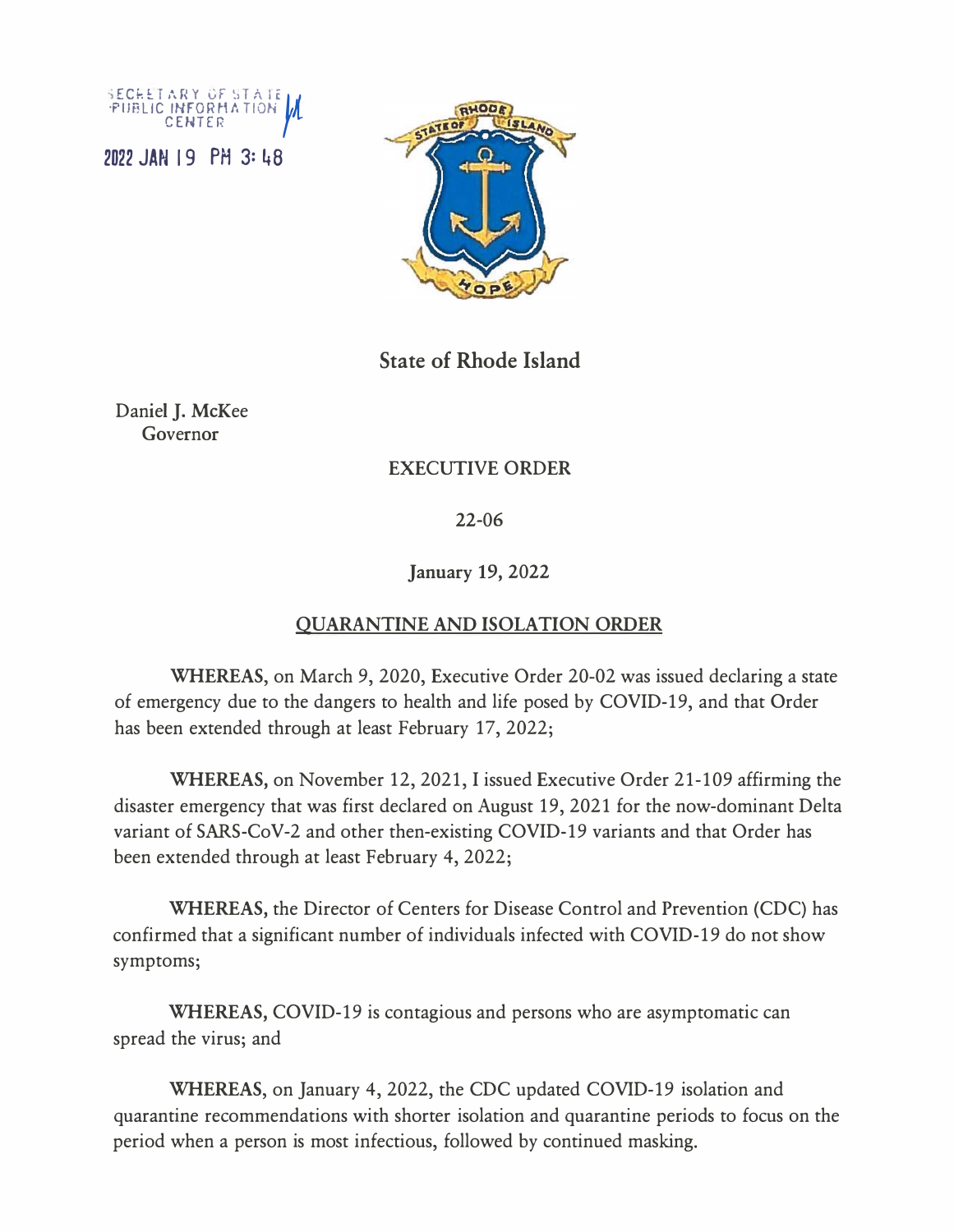Executive Order 22-06 January 19, 2022 Page 2

**NOW, THEREFORE,** I, **DANIEL J. MCKEE,** by virtue of the authority vested in me as Governor of the State of Rhode Island, pursuant to Article IX of the Rhode Island Constitution and the Rhode Island General Laws, including, but not limited to, Title 30, Chapter 15, and Title 23, Chapter 8, do hereby order and direct the following

- 1. A member of the general public<sup>1</sup> who tests positive for COVID-19 or who was in close contact<sup>2</sup> with a person who tested positive for COVID-19 must comply with the isolation<sup>3</sup> or quarantine<sup>4</sup> requirements, as applicable, regarding the duration of the isolation or quarantine period as well as the post-isolation or post-quarantine masking requirements in accordance with Rhode Island Department of Health (RIDOH) *COVID-19 Quarantine and Isolation Guidance by Population* ("RIDOH Q&I Guidance") for the *General Public* at: https://health.ri.gov/publications/guidance/COVID-19-Quarantine-and-Isolation-Guidance-by-Population.pdf.
- 2. A member of the healthcare personnel who works in a hospital or skilled nursing home and who tests positive for COVID-19 or who was in close contact with a person who tested positive for COVID-19 must comply with the isolation or quarantine requirements, as applicable, regarding the duration of the isolation or quarantine period as well as the post-isolation or postquarantine masking in accordance with the RIDOH Q&I Guidance for the *Healthcare Personnel at Hospitals and Skilled Nursing Homes* at: https://health.ri.gov/publications/guidance/COVID-19-Ouarantine-and-Isolation-Guidance-by-Population.pdf.

- <sup>2</sup> Close contact means being within six feet of someone or less over a cumulative total of 15 minutes or more over a 24-hour period.
- <sup>3</sup> Isolation is for people who have symptoms of COVID-19, or who tested positive for COVID-19 regardless of whether or not they have symptoms.
- **<sup>4</sup>**Quarantine is for people who have come in close contact with someone who tested positive for COVID-19.

**<sup>1</sup>**A member of the general public means any person who does not fall into any of the categories in paragraphs 2 through 5 of this Order.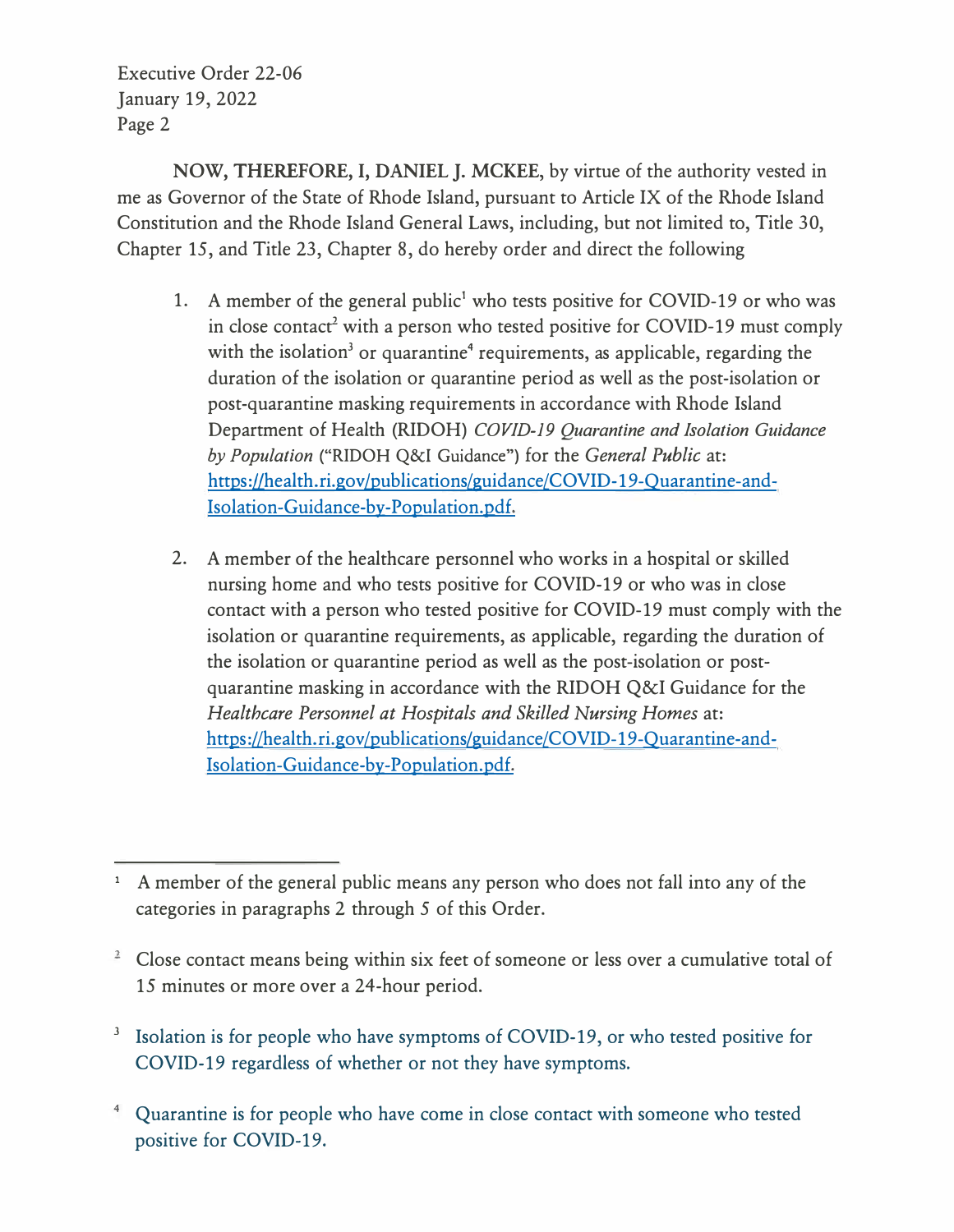Executive Order 22-06 January 19, 2022 Page 3

- 3. A resident of a nursing home or assisted living facility who tests positive for COVID-19 or who was in close contact with a person who tested positive for COVID-19 must comply with the isolation or quarantine requirements, as applicable, regarding the duration of the isolation or quarantine period as well as the post-isolation or post-quarantine masking requirements in accordance with the RIDOH Q&I Guidance for the *Nursing Home and Assisted Living Facility Residents* at: https://health.ri.gov/publications/guidance/COVID-19- Ouarantine-and-Isolation-Guidance-by-Population. pdf.
- 4. A resident of other congregate care facility, i.e., a homeless shelter, group home, correctional facility, detention center, or the Rhode Island Training School, who tests positive for COVID-19 or who was in close contact with a person who tested positive for COVID-19 must comply with the isolation or quarantine requirements, as applicable, regarding the duration of the isolation or quarantine period as well as the post-isolation or post-quarantine masking in accordance with the RIDOH Q&I Guidance for the *Other Congregate Care Facility Residents* at: https://health.ri.gov/publications/guidance/COVID-19- Ouarantine-and-Isolation-Guidance-by-Population. pdf.
- 5. A student or staff member in pre K-12 schools who tests positive for COVID-19 or who was in close contact with a person who tested positive for COVID-19 must comply with the isolation or quarantine requirements, as applicable, including any *Monitor to Stay Quarantine Program,* regarding the duration of the isolation or quarantine period as well as the post-isolation or postquarantine masking requirements in accordance with RIDOH's *Guidance for COVID-19 outbreak response in Pre K-12 schools* at: https://health.ri.gov/publications/guidance/Outbreak-Response-Protocols-Pre-K-12.pdf.
- 6. During critical staffing shortages, as determined by RIDOH, RIDOH may exempt some categories of workers while they are at work or traveling to or from work such as: staff at healthcare facilities, nursing home facilities, assisted living facilities, public health sector, public safety sector, social service providers, election work, homeless shelters, group homes, correctional facilities, and detention centers, *provided* that these workers follow the RIDOH Q&I guidance.